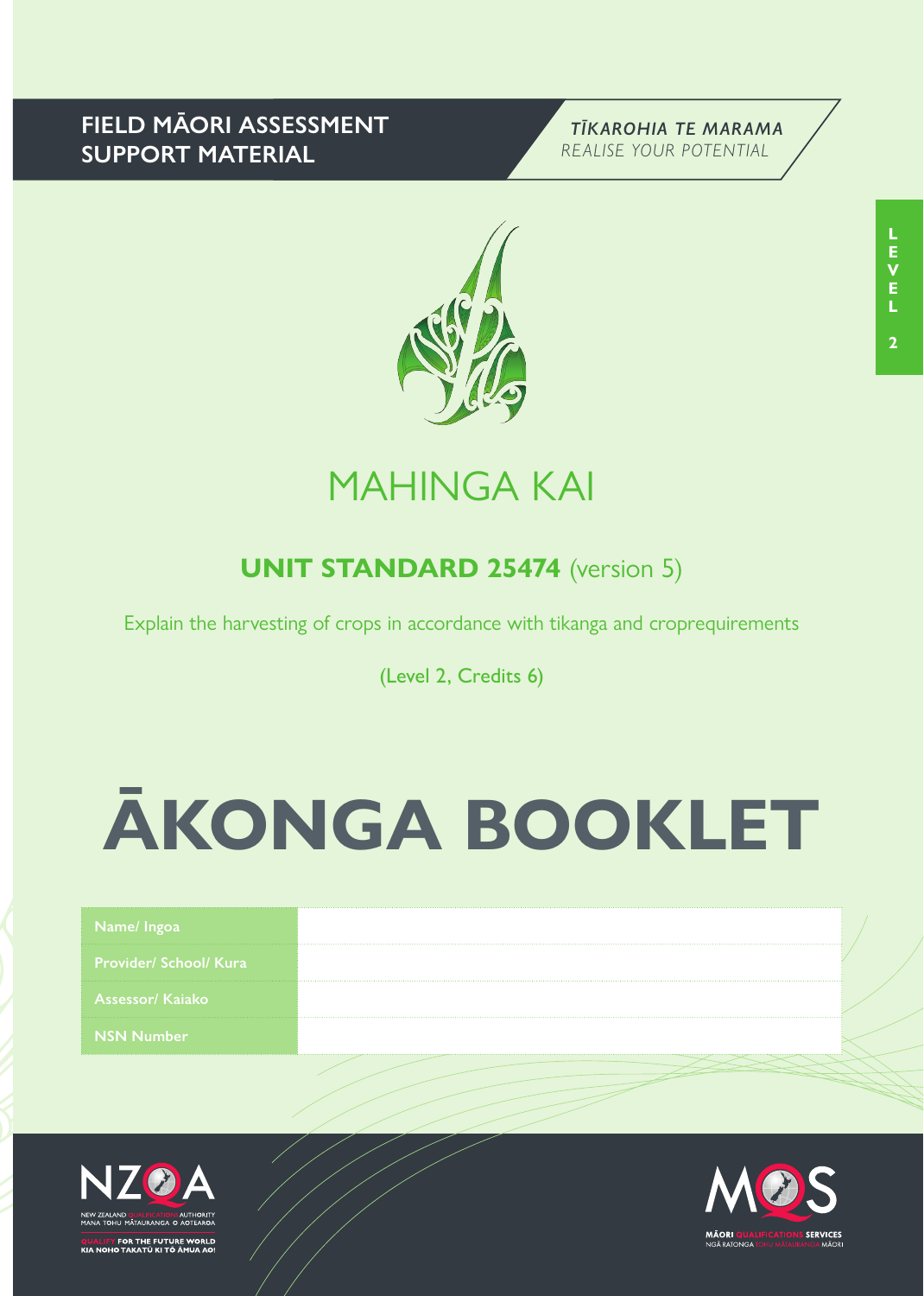

#### Tēnā koe

This is your assessment booklet for Whakamahi Whenua unit standard 25474: Explain the harvesting of crops in accordance with tikanga and crop requirements

# **Assessment criteria**

#### **Paetae/Achieved**

You must complete all assessment tasks correctly to gain credits for this standard. There is ONE (1) OVERALL assessment task for this standard and there are THREE (3) assessment tasks that you must correctly complete to meet the overall assessment task for this unit standard at Paetae/Achieved or Not Achieved.

#### **Instructions**

For this unit standard; you will:

Observe and listen to your kaiako carefully, take notes, photographs, or do illustrations as you go and keep them in a portfolio.

All the information must meet the requirements of the selected crops and is in accordance with local tikanga.

There are spaces for answers, however this assessment may be presented orally, visually or in writing. This may include, but is not limited to 3D images/printings, power point presentations, videos, photos, illustrations, performances, etc.

# **Referencing**

Please remember to reference where you get your information from for this task. You may talk to your kaiako/assessor about how to reference and/or use the examples below.

### **EXAMPLES OF REFERENCING STYLES**

#### 1 **Book**

King, M. (2000). *Wrestling with the angel: A life of Janet Frame*. Auckland, New Zealand: Viking.

#### 2 **Course handout/Lecture notes (electronic version)**

Archard, S., Merry, R., & Nicholson, C. (2011). Karakia and waiata [PowerPoint slides]. Retrieved from TEPS757-11B (NET): Communities of Learners website: http://elearn.waikato.ac.nz/mod/resource/view.php?id=174650.

#### 3 **Film**

Māori Television (Producer). (2016). Iwi Anthems, Series 2 Episode 5 [video file]. Retrieved from: http://www. maoritelevision.com/tv/shows/iwi-anthems/S02E005/iwi-anthems-series-2-episode-5.

#### 4 **Magazine/Newspaper article – popular/trade/general interest**

Fox, D. (2015, 15 September). Viewpoint: Not one more acre. *Mana*. Retrieved from: http://www.mana.co.nz/ heritage/viewpoint.html.

5 **Personal Communication (letters, telephone conversations, emails, personal interviews, private social networking) – no reference list entry required (not recoverable); however, for quoting or citing in text**

J. Jackson, personal communication, March 12, 2011.

#### 6 **Webpage**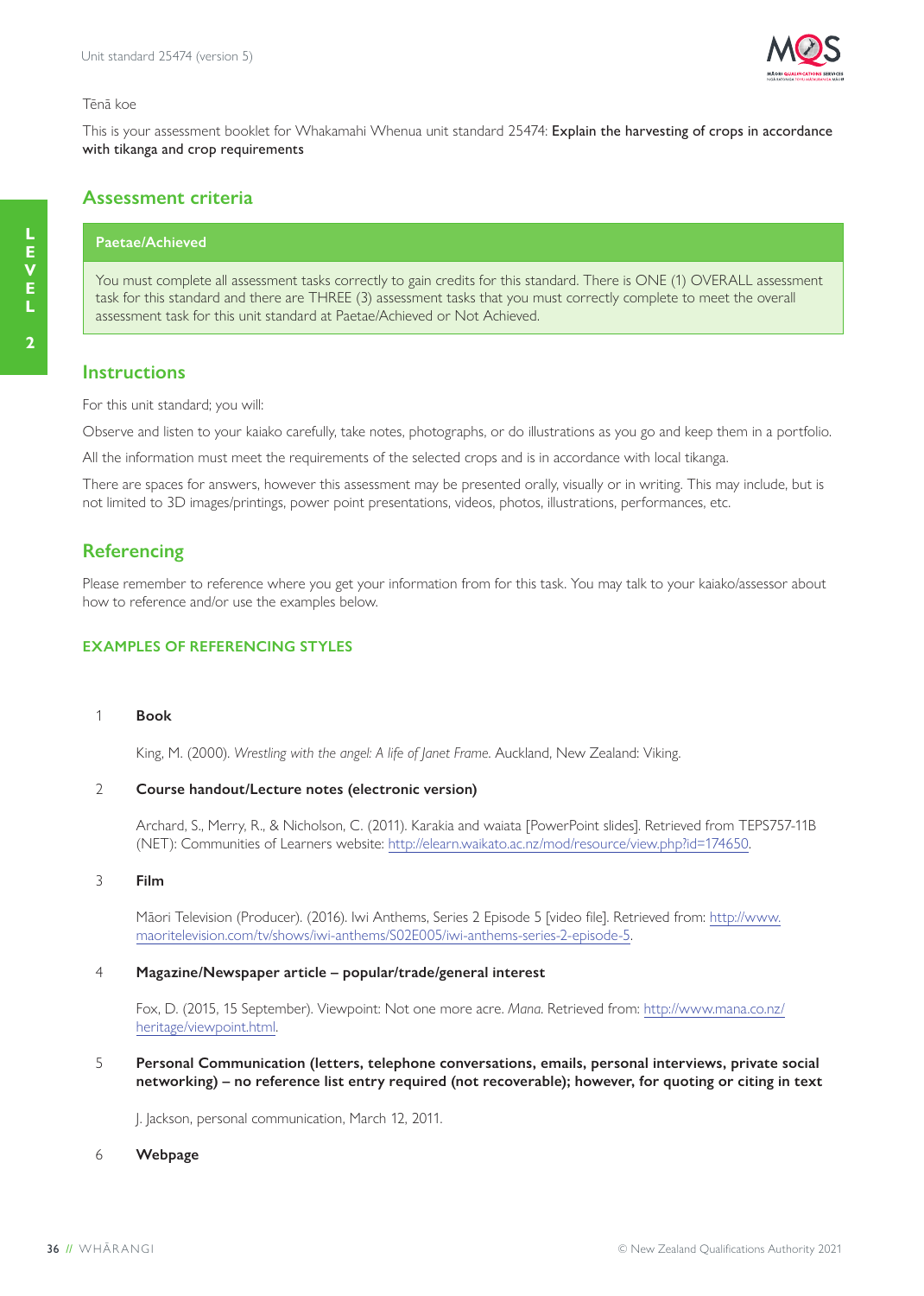

New Zealand Trade and Enterprise. (n.d.). Agribusiness. Retrieved from https://www.nzte.govt.nz/en/export/marketresearch/agribusiness/.

# **Conditions**

- All activities must be correctly completed before credits are awarded.
- You and your pouako/assessor will discuss your choice of presentation method and resources (e.g. computer, cameras etc).
- Activities must be completed in class time only however the gathering of information may take place whenever the opportunity arises.
- Your pouako/assessor will discuss with you the processes for reassessment.
- Your pouako may arrange access to internet or libraries, to marae, art galleries, and museums.
- You may work in pairs or groups however you will be assessed individually.

# **Resources**

• Pouako handouts, camera for photographs, folders etc to keep information in.

# **Authenticity**

As per NZQA requirements, all work submitted for assessment must be produced by you.

You may work with and learn from others to gather information from a variety of sources. However, your kaiako/assessor must be clear that the work to be assessed has been processed and produced by you.

To help manage authenticity of your work, you will need to use your own words (and provide references).

If you have any pātai, or are unsure about anything, talk to your kaiako/assessor.

For further information, please refer to the following link:

https://www.nzqa.govt.nz/providers-partners/assessment-and-moderation-of-standards/assessment-of-standards/genericresources/authenticity/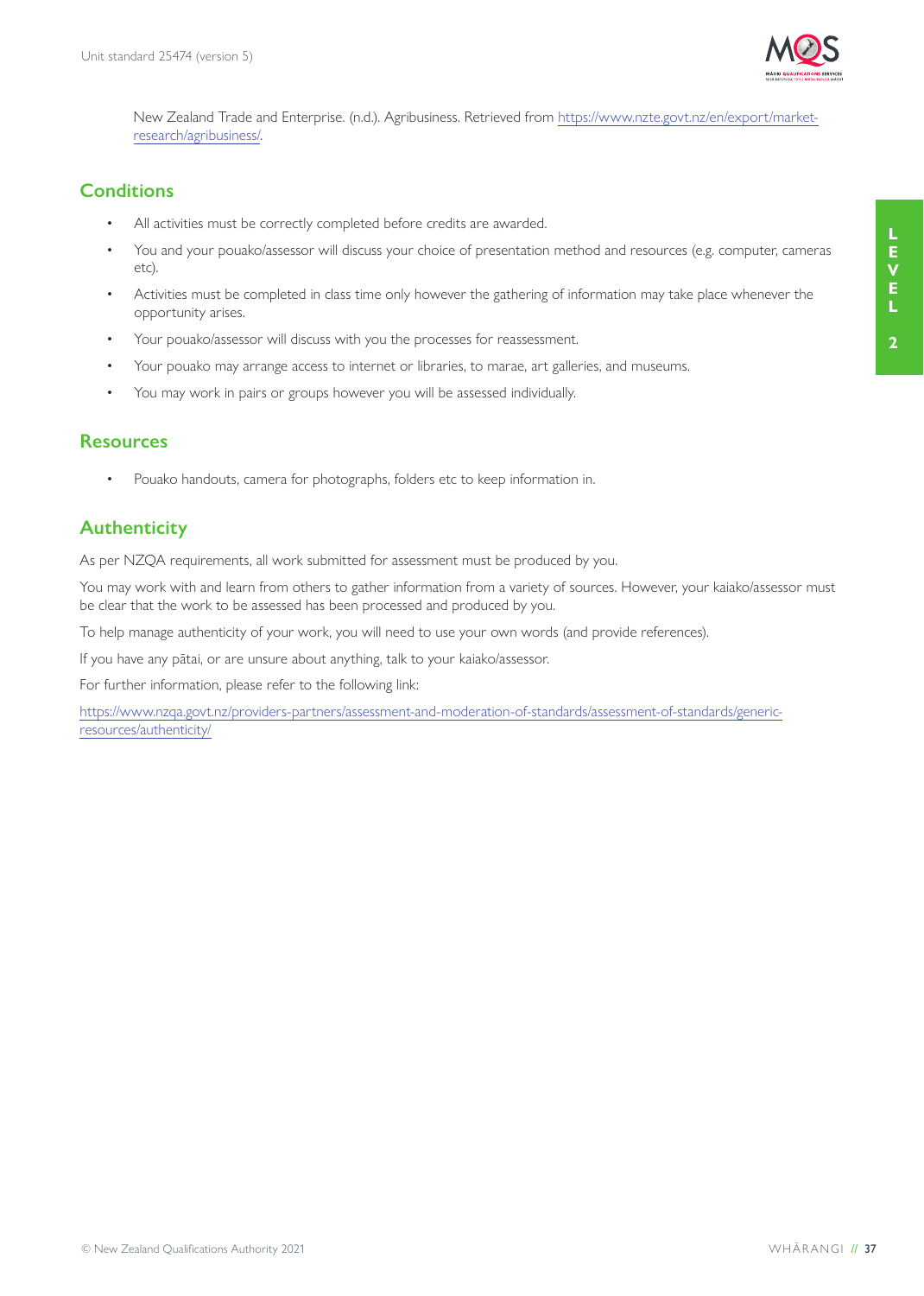

# **ĀKONGA ASSESSMENT & TASK SHEETS**

#### **Name NSN #**

SELECT TWO ROOT and TWO SEED GROWN CROPS" and EXPLAIN the HARVESTING of crops in accordance with local tikanga.

Root grown crops may include but are not limited to – kūmara, rīwai, taro, beets, turnips and parsnips.

Selection must include kūmara or rīwai and one other root grown crop.

Seed grown crops must include one of – kānga, kamokamo, or paukena.

# **Outcome 1 Explain the preparation process for harvesting of crops in accordance with tikanga and crop requirements.**

# **Assessment Task 1**

# **Explan preparation process for harvesting crops.**

#### **Explanation includes**

Two (2) tikanga either before harvesting OR after harvesting of crops that may include

- mana atua
- mana whenua
- mana tangata.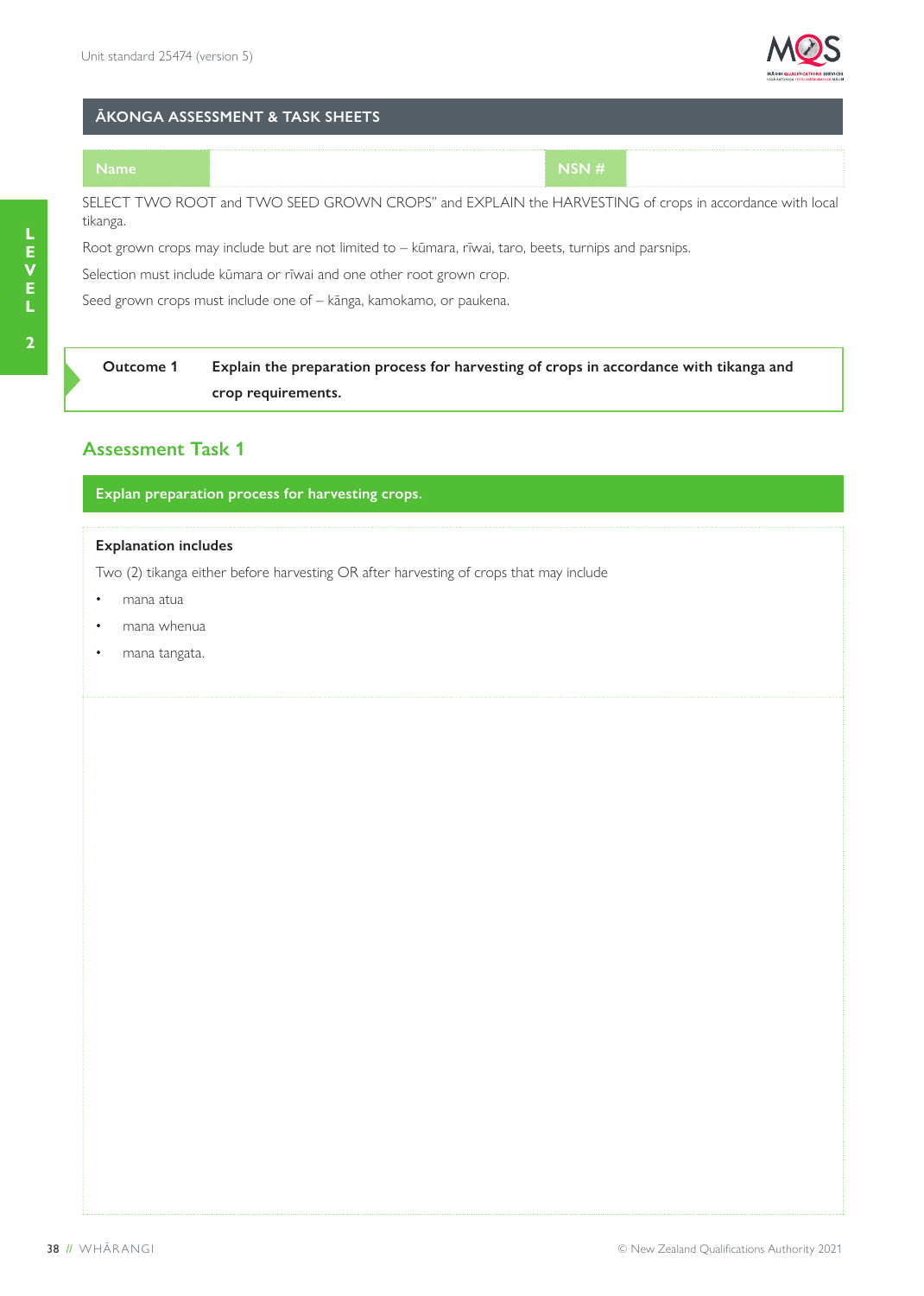

# **Explanation includes**

TWO (2) equipment and tools for harvesting that may include:

- manual
- mechanical.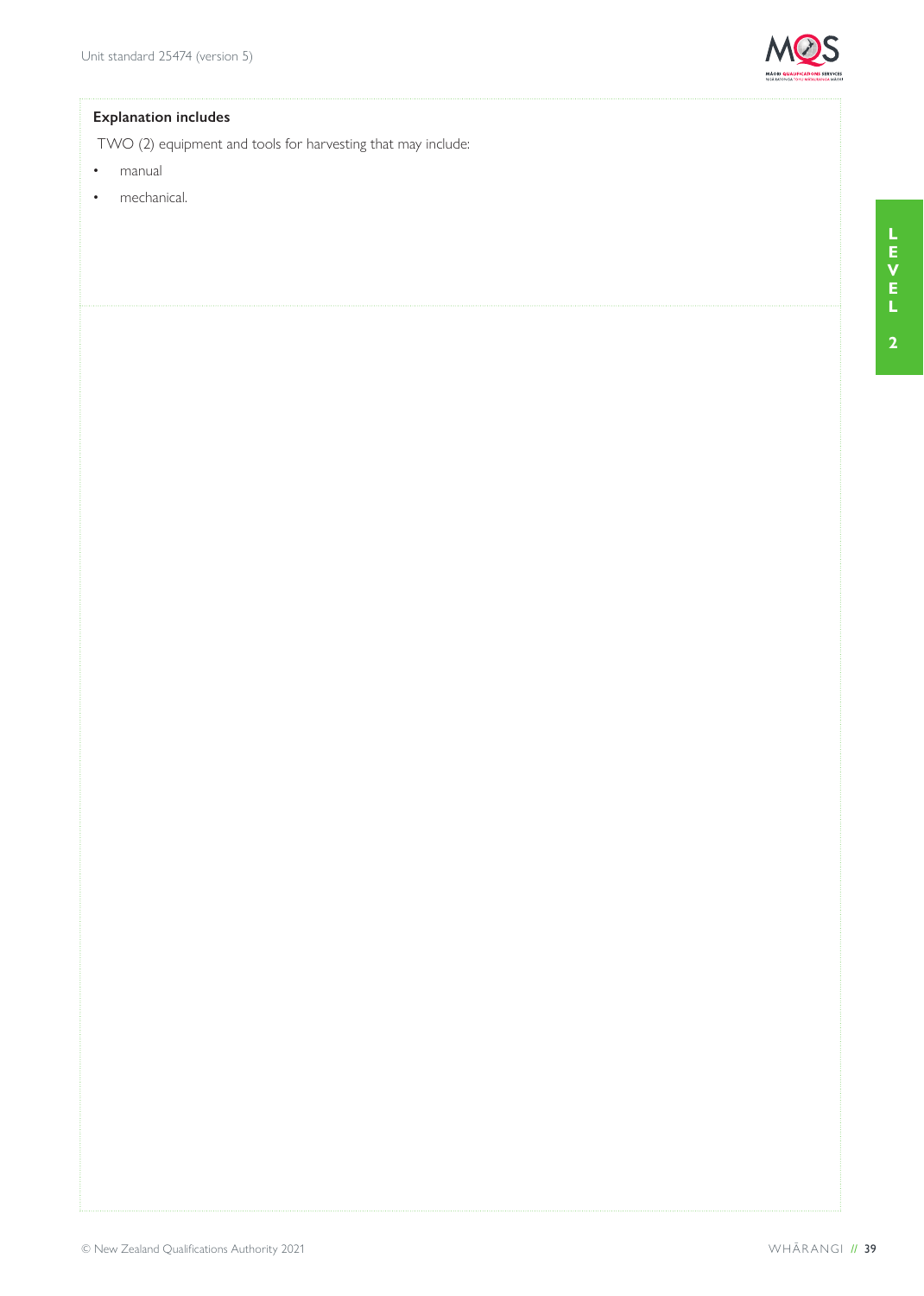

**Outcome 2 Explain the importance of timing in the harvesting of crops in accordance with tikanga and crop requirements.**

# **Assessment Task 2**

**Explain the importance of timing in the harvesting of crops.**

# **Explanation includes**

TWO (2) optimum times for harvesting crops, that may include:

- aspects of maturity
- maramataka
- observation of Matariki
- companion planting.

**2**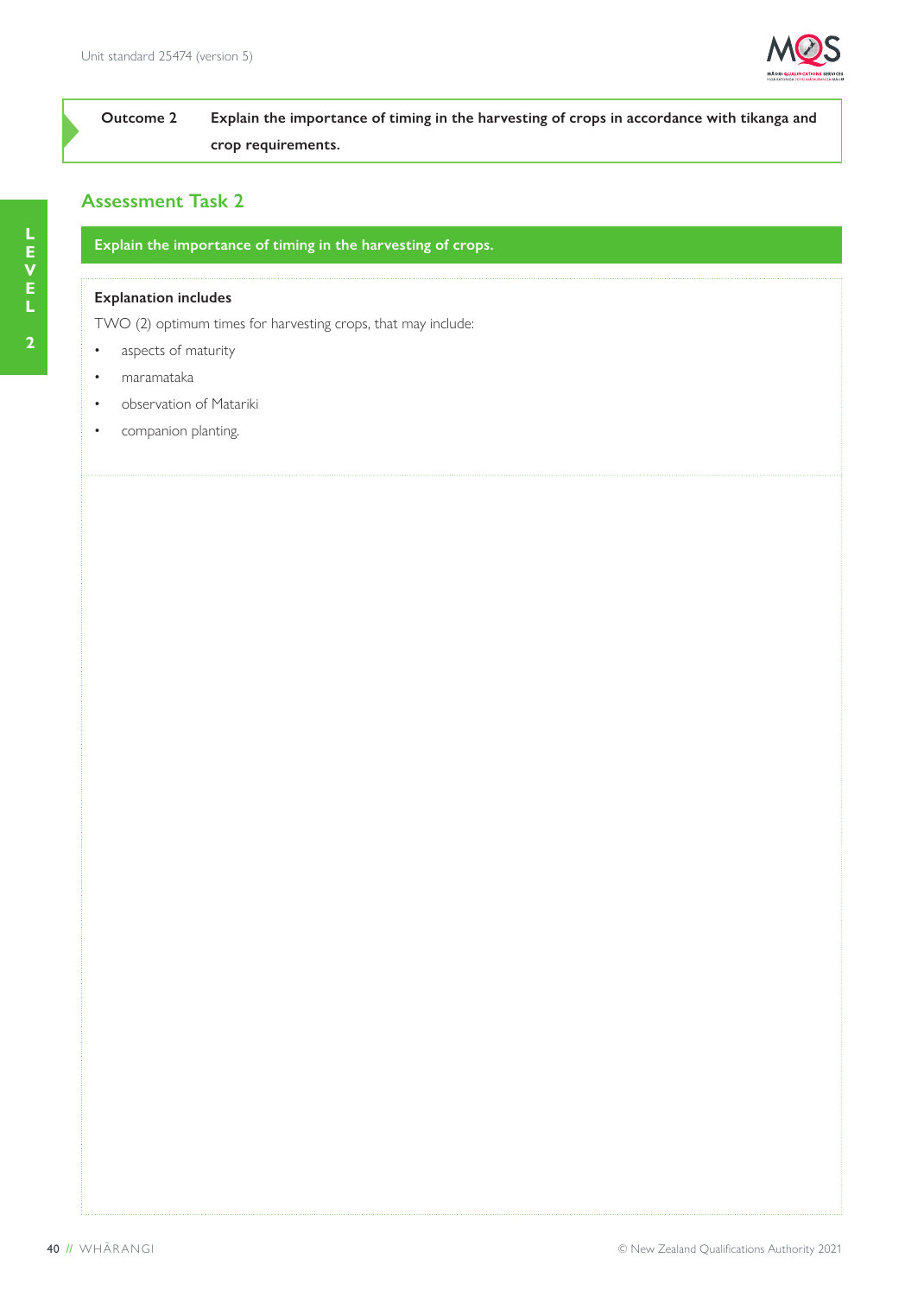

# **Explanation includes**

TWO (2) method of harvesting crops that may include

- manual
- mechanical.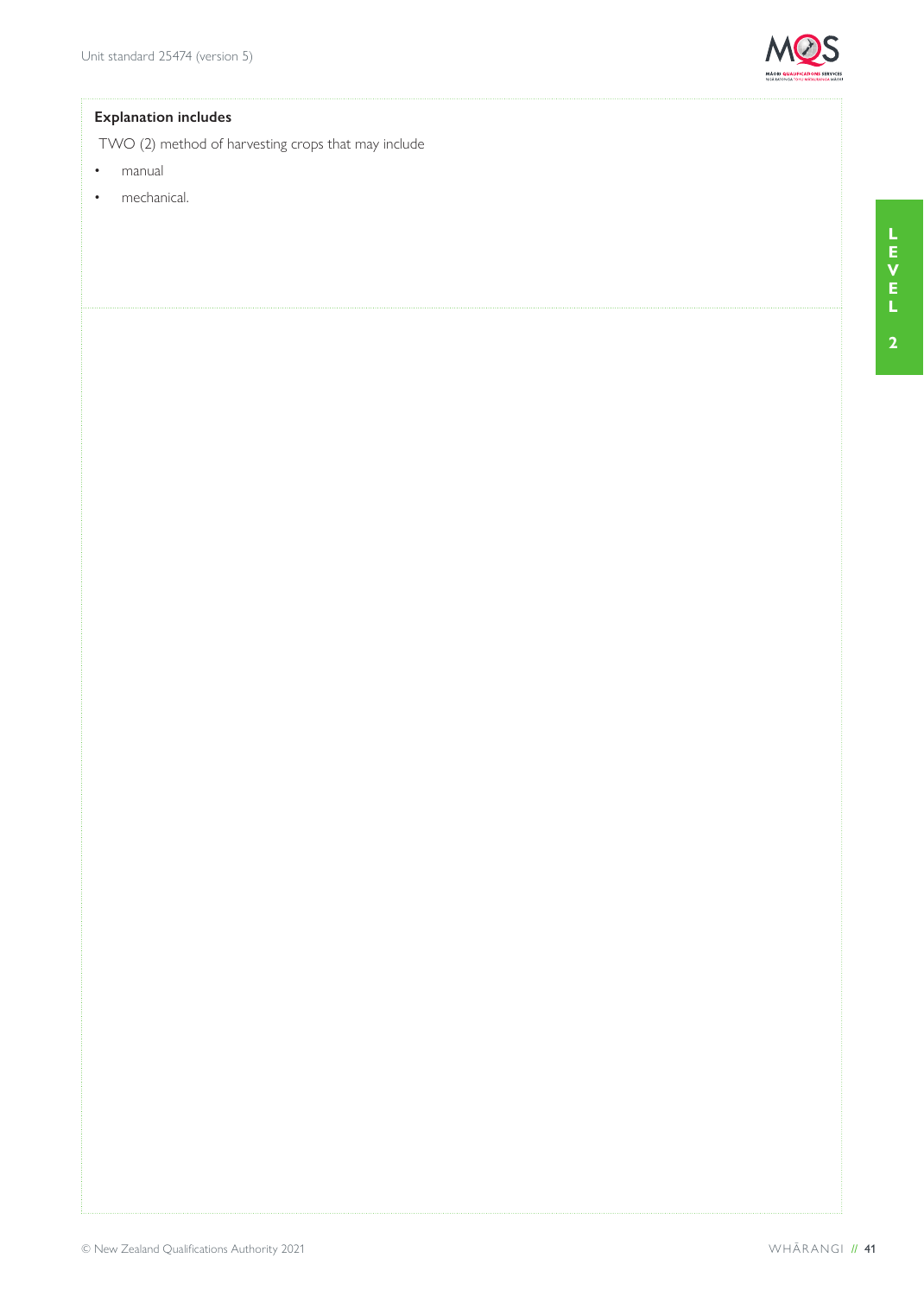

# **Outcome 3 Explain the preparation process of crops for storage and grading in accordance with tikanga and crop requirements.**

# **Assessment Task 3**

**Explain the preparation process of crops for storage during harvest.**

# **Explanation includes**

TWO (2) processes for grading of crops for storage during harvest that may include but is not limited to:

- seeds for re-generation
- animal feed
- whānau consumption
- marketing.

**2**